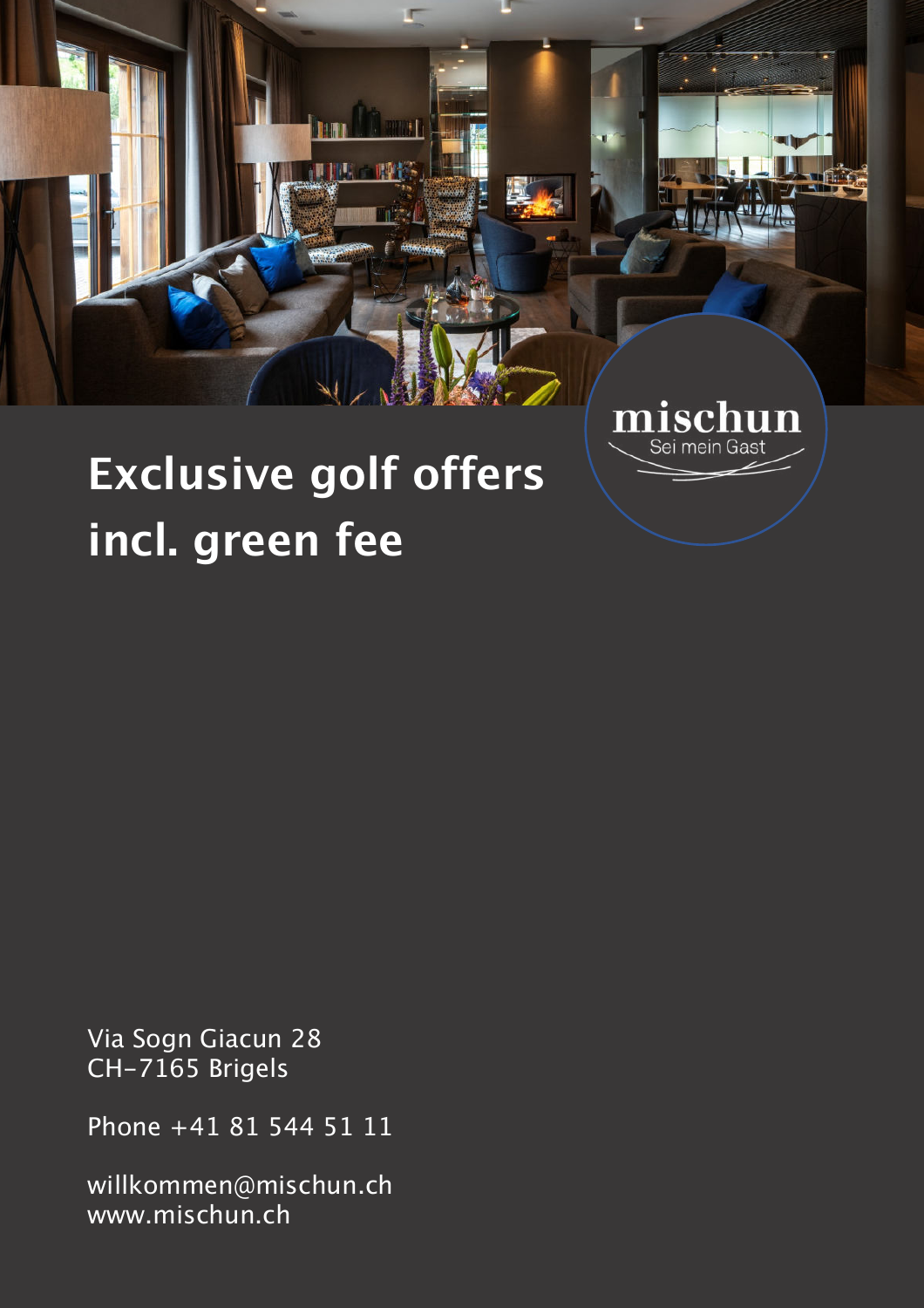# **Fil Golf Weeks**

**12 May to 9 July 2022 13 August to 1 October 2022** 

# **3 nights with 2 green fees**

### **2x Golfidylle Brigels**

(bookable from Sunday to Friday) Double room **DR** single use Juniorsuite CHF 405.- p.P CHF 620.– CHF 510.– p.P.

# **5 nights with 4 green fees**

## **2x Golfidylle Brigels, 1x Golf Buna Vista Sagogn & 1x Golfclub Sedrun**

(bookable from Sunday to Friday) Double room DR single use Juniorsuite CHF 715.– p.P. CHF 1075.– CHF 885.– p.P.

**Weekend supplement CHF 15 per person and night** 

# **7 nights with 5 green fees**

## **3x Golfidylle Brigels, 1x Golf Buna Vista Sagogn & 1x Golfclub Sedrun**

Double room **DR** single use DR single use Juniorsuite

CHF 950.– p.P. CHF 1'430.– CHF 1'190.– p,P.

#### **Included:**

- ! Welcome-Drink on arrival
- ! Gourmet breakfast with regional products
- **Creen fees 18 holes**
- ! A box with golf balls
- **Example 1** Free use of the wellness area with sauna, steam bath and Kneipp basin
- **Example 1** Free use of the hiking bus
- ! Surselva Guest Card